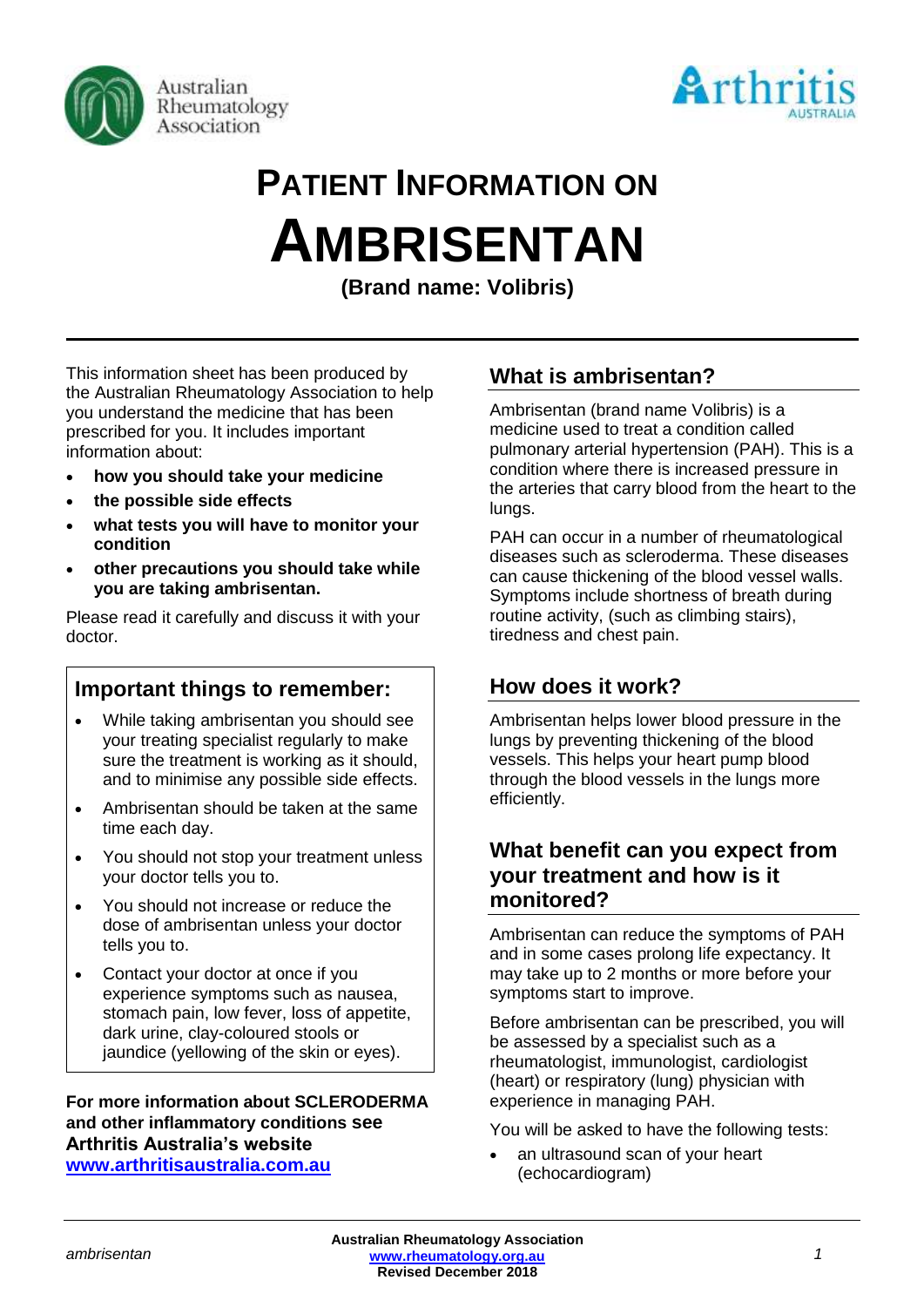- a right heart catheter this is a test to measure the blood pressures in your heart and lungs. It involves inserting a tube into your heart from an artery in your neck or groin.
- a six minute walk test (6MWT) to measure how far you can walk in six minutes.

Every six months you will be asked to have the echocardiogram and the 6MWT to check that ambrisentan is still helping your condition.

## **How is ambrisentan taken?**

Ambrisentan comes as a tablet in two strengths, 5mg and 10mg.

## *What is the dosage and when should it be taken?*

The normal starting dose is 5mg once a day. In some cases the dose may be increased by your doctor to 10mg once a day.

Ambrisentan should be taken at the same time each a day. If you forget to take a tablet you can take it later in the day. If it is the next day, take the normal dose (do not take a double dose). It does not have to be taken with food.

## *Can other medicines be taken with ambrisentan?*

Ambrisentan may be taken in combination with other medicines, including:

- steroid medicines such as prednisolone or cortisone injections into the joint
- anti-inflammatory medicines (NSAIDs) such as naproxen (Naprosyn) or ibuprofen (Brufen/Nurofen)
- simple pain relieving medicines such as paracetamol
- calcium channel blockers (for Raynaud's disease)
- diuretics (fluid tablets)
- warfarin (blood-thinning medicine) see *Precautions*
- other treatments for PAH.

There are a number of medicines that should **not** be taken when you are taking ambrisentan (see *Precautions*). There are also separate information sheets for the medicines mentioned above.

## *How long is the treatment continued?*

Ambrisentan may be given on a long term basis provided it does not cause problems and continues to help your condition. It is usually

given for as long as the 6-monthly tests (echocardiogram and 6MWT) show that it is of benefit.

Do not stop taking ambrisentan without first talking to your doctor. If your doctor does decide to stop the treatment you may need to reduce the dose gradually before you stop the medicine completely.

# **Are there any side effects?**

Most people who take ambrisentan do not experience side effects. Tell your doctor if you are concerned about possible side effects. A reduction in dose may minimise the side effects so that you can continue to have this treatment.

## *Most common possible side effects*

- The most common side effects include *stomach upset, nausea, diarrhea* and *headache.*
- Other side effects include *inflamed [throat,](http://www.rxlist.com/script/main/art.asp?articlekey=53392)* i*rritated [nose](http://www.rxlist.com/script/main/art.asp?articlekey=13183) passages or skin rash*.
- *Dizziness* due to [low blood pressure,](http://www.rxlist.com/script/main/art.asp?articlekey=7670) *flushing, [ankle](http://www.rxlist.com/script/main/art.asp?articlekey=8983)* and/or *[leg](http://www.rxlist.com/script/main/art.asp?articlekey=8739) swelling* can occur.
- *Irregular heartbeats* or *tiredness* have been reported.

## *Less common or rare possible side effect*

- Ambrisentan can cause severe *liver problems.* Symptoms include nausea, stomach pain, low grade fever, loss of appetite, dark urine, clay-colored stools and jaundice (yellowing of the skin or eyes). Call your doctor at once if you have any of these symptoms.
- Low haemoglobin (*anaemia)* can be detected on blood tests but rarely causes symptoms.
- There are also a number of other uncommon side effects. It is a good idea to read the leaflet that comes with the medicine as it will list all the precautions and possible side effects.

## **What precautions are necessary?**

## *Blood tests*

• Your liver function and blood counts for haemoglobin will need to be tested before you start taking ambrisentan, and again each month during your treatment.

## *Use with other medicines*

• Ambrisentan can interact with other medicines. You should tell your doctor